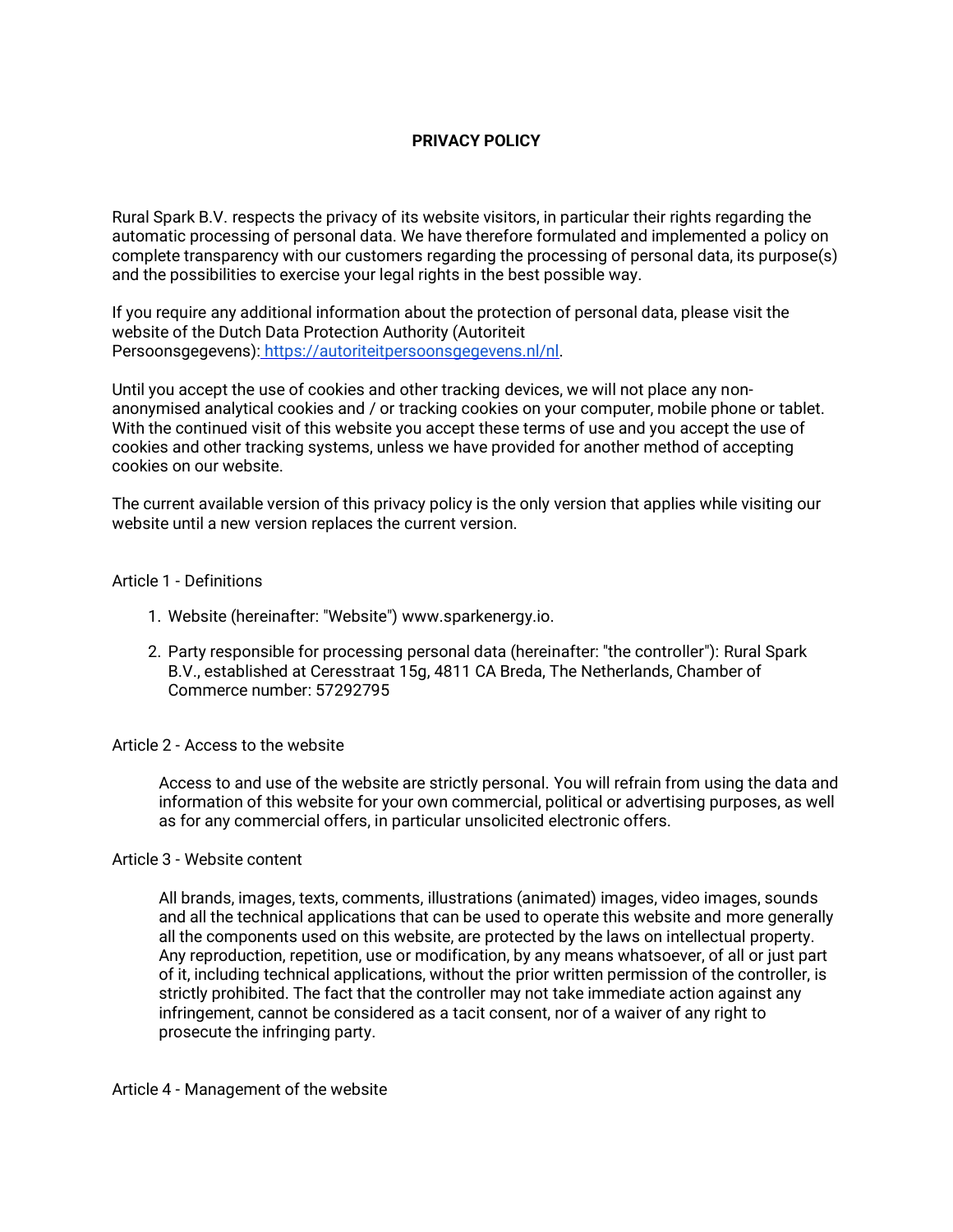For the purpose of proper management of the site, the controller may at any time:

- suspend, interrupt, reduce or decline the access to the website for a particular category of visitors
- delete all information that may disrupt the functioning of the website or conflicts with national or international laws or is contrary to internet etiquette
- make the website temporarily unavailable in order to perform updates

# Article 5 - Responsibilities

- 1. The controller is not liable for any failure, disturbances, difficulties or interruptions in the functioning of the website, causing the (temporary) inaccessibility of the website or of any of its functionalities. You, yourself, are responsible for the way you seek connection to our website. You need to take all appropriate steps to protect your equipment and data against hazards such as virus attacks on the Internet. Furthermore, you are responsible for which websites you visit and what information you seek.
- 2. The controller is not liable for any legal proceedings taken against you:
	- because of the use of the website or services accessible via the Internet
	- for violating the terms of this privacy policy
- 3. The controller is not liable for any damages that incur to you or third parties or your equipment, as a result of your connection to or use of the website and you will refrain from any subsequent (legal) action against the controller.
- 4. If the controller is involved in a dispute because of your (ab)use of this website, he is entitled to (re)claim all subsequent damages from you.

## Article 6 - Collection of data

- 1. Your personal data will be collected by Rural Spark B.V.
- 2. Personal data means any information relating to an identified or identifiable natural person ('data subject').
- 3. An identifiable natural person is one who can be identified, directly or indirectly, in particular by reference to an identifier such as a name, an identification number, location data, an online identifier or to one or more factors specific to the physical, physiological, genetic, mental, economic, cultural or social identity of that natural person.
- 4. The personal data that are collected on the website are used mainly by the controller in order to maintain a (commercial) relationship with you and if applicable in order to process your orders. They are recorded in an (electronic) register.

Article 7 - Your rights regarding information

- 1. Pursuant to Article 13 paragraph 2 sub b GDPR each data subject has the right to information on and access to, and rectification, erasure and restriction of processing of his personal data, as well as the right to object to the processing and the right to data portability.
- 2. You can exercise these rights by contacting us at contact@sparkenergy.io.
- 3. Each request must be accompanied by a copy of a valid ID, on which you put your signature and state the address where we can contact you.
- 4. Within one month of the submitted request, you will receive an answer from us.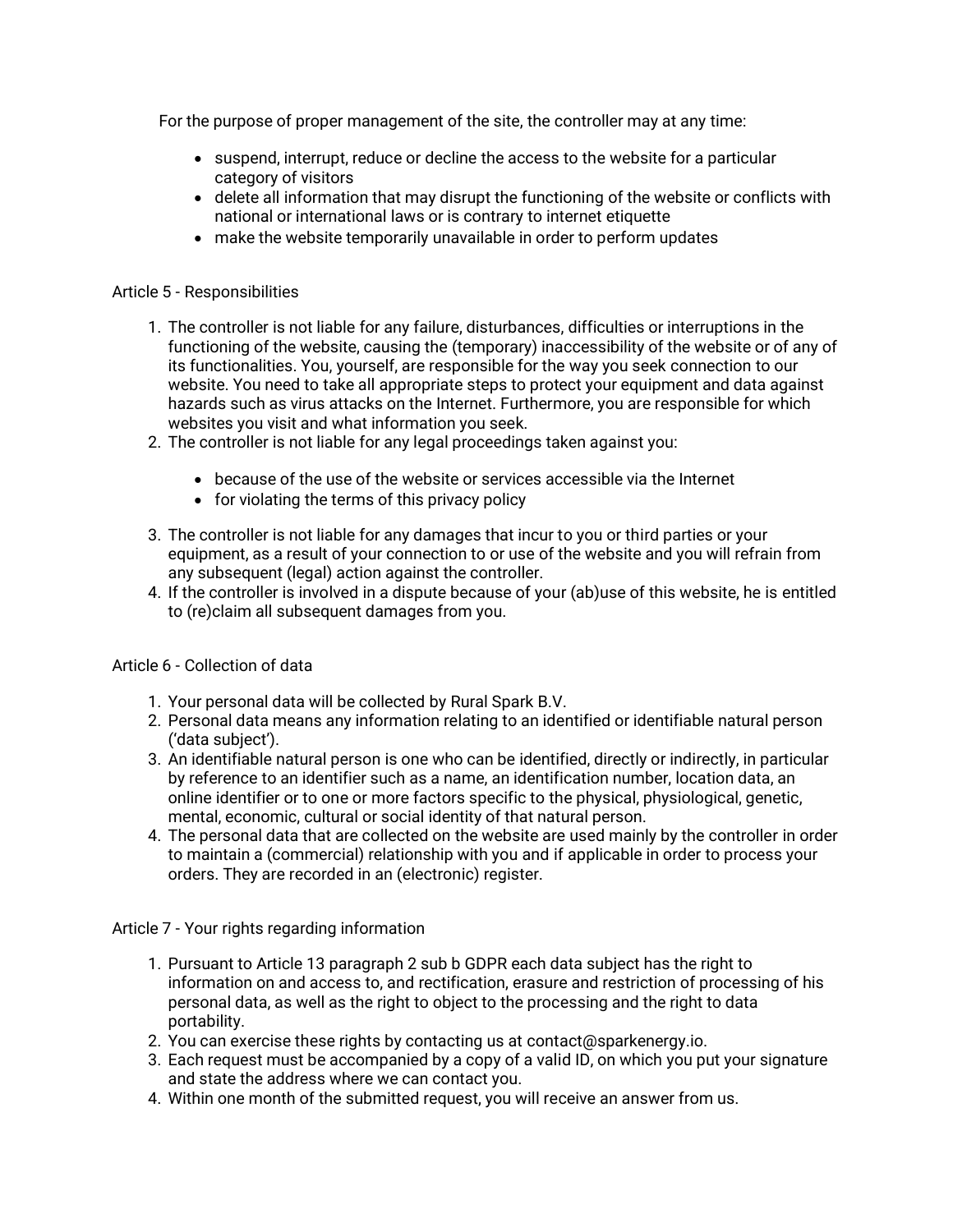5. Depending on the complexity and the number of the requests this period may be extended to two months.

## Article 8 - Legal obligations

- 1. In case of infringement of any law or regulation, of which a visitor is suspected and for which the authorities require the personal data collected by the controller, they will be provided to them after an explicit and reasoned request of those authorities, after which these personal data do not fall anymore under the protection of the provisions of this Privacy policy.
- 2. If any information is necessary in order to obtain access to certain features of the website, the controller will indicate the mandatory nature of this information when requesting these data.

### Article 9 - Collected data and commercial offers

- 1. You may receive commercial offers from the controller. If you do not wish to receive them (anymore), please send us an email to the following address: contact@sparkenergy.io.
- 2. Your personal data will not be used by our partners for commercial purposes.
- 3. If you encounter any personal data from other data subjects while visiting our website, you are to refrain from collection, any unauthorized use or any other act that constitutes an infringement of the privacy of the data subject(s) in question. The controller is not responsible in these circumstances.

### Article 10 - Data retention

The collected data are used and retained for the duration determined by law.

## Article 11 - Cookies

- 1. A cookie is a small text file placed on the hard drive of your electronic device upon visiting our website. A cookie contains data so you can be recognized as a visitor when you are visiting our website. It enables us to adjust to your needs and it facilitates you to log in on our website. When you visit our website, we inform you about the use of cookies. By continuing to use our website you accept its use, unless we ask permission by other means. Your consent is valid for a period of thirteen months.
- 2. We use the following types of cookies on our website:
	- Functional cookies: like session and login cookies to collect session and login information.
- 3. Specifically, we use the following cookies on our website:

## No other cookies

- 4. When you visit our website, cookies from the controller and / or third parties may be installed on your equipment.
- 5. For more information about using, managing and deleting cookies for each electronic device, we invite you to consult the following link: [https://autoriteitpersoonsgegevens.nl/nl/onderwerpen/internet-telefoon-tv-en-post /](https://autoriteitpersoonsgegevens.nl/nl/onderwerpen/internet-telefoon-tv-en-post/cookies#faq)  [cookies # faq](https://autoriteitpersoonsgegevens.nl/nl/onderwerpen/internet-telefoon-tv-en-post/cookies#faq)